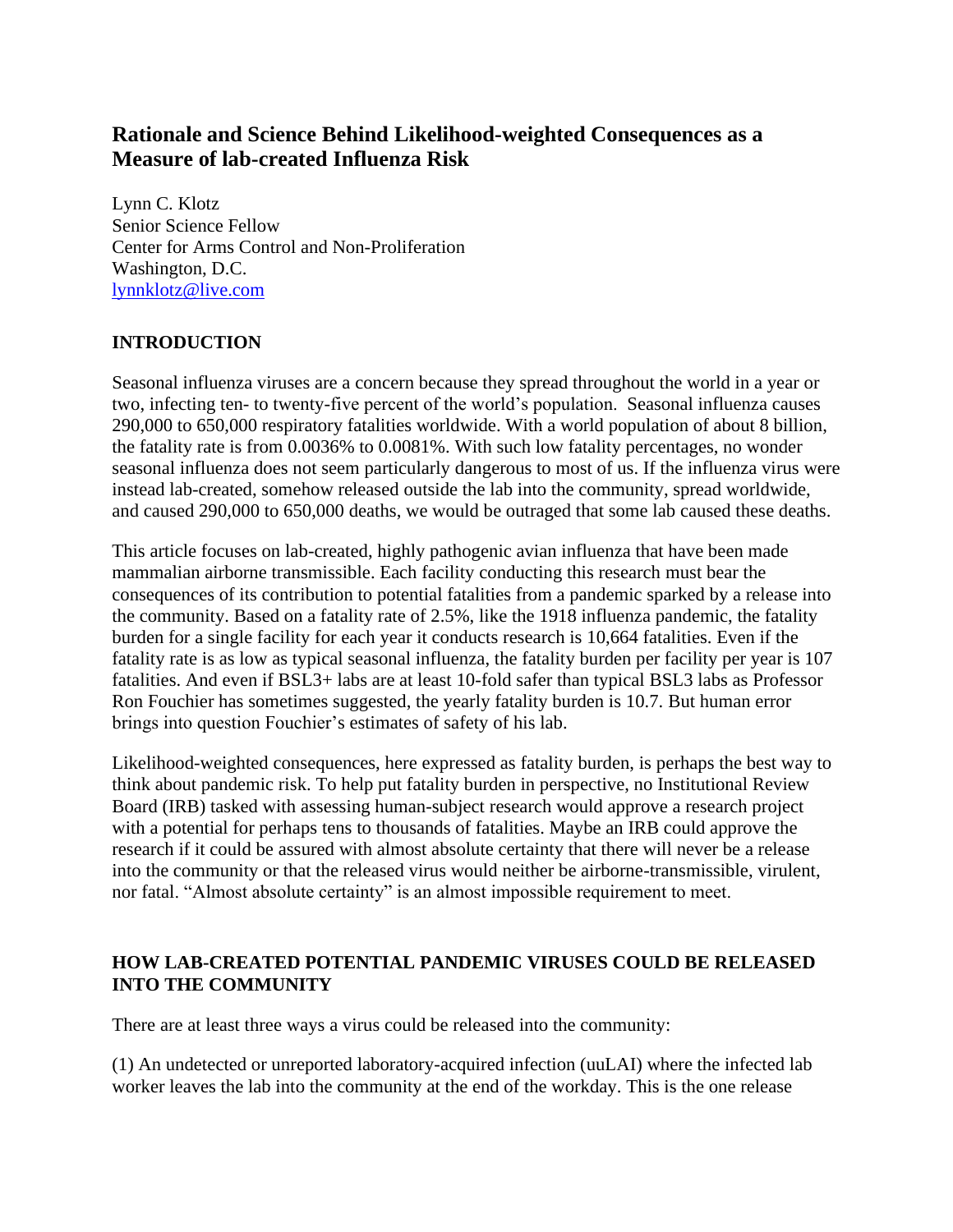scenario for which there are considerable data, so it is possible to estimate the probability of release from a lab.

(2) Mischaracterizing a virus as harmless, so it is removed entirely from biocontainment or removed to lower biocontainment (e.g., from Biosafety Level 3 to Biosafety Level 2) for further research.

(3) Purposeful release into the community by a mentally unstable lab worker or by someone with evil intent.

The focus here is on uuLAIs for lab-created, highly pathogenic avian influenza (HPAI) that have been made mammalian airborne transmissible (mat). The abbreviation used for these lab-created viruses is matHPAI.

The H5N1 [avian flu virus has killed nearly 53 percent of humans](https://www.who.int/influenza/human_animal_interface/2019_04_09_tableH5N1.pdf?ua=1) diagnosed with infection (454) fatalities in 860 cases between 2003 and mid-2019) from close contact with poultry, [but is rarely](https://www.cdc.gov/flu/avianflu/avian-in-humans.htm)  [transmissible among humans.](https://www.cdc.gov/flu/avianflu/avian-in-humans.htm) Over the last year or so, [human H5N1 fatalities have almost](https://www.statnews.com/2019/02/13/bird-flu-mutations-outlook/?utm_source=STAT+Newsletters&utm_campaign=6c7a2ed2ab-MR_COPY_08&utm_medium=email&utm_term=0_8cab1d7961-6c7a2ed2ab-149590313)  [disappeared](https://www.statnews.com/2019/02/13/bird-flu-mutations-outlook/?utm_source=STAT+Newsletters&utm_campaign=6c7a2ed2ab-MR_COPY_08&utm_medium=email&utm_term=0_8cab1d7961-6c7a2ed2ab-149590313) (3) but this may not continue. There remains a concern over a release into the community of the older lab-created matH5N1 strains still retained in labs.

As of October 2018, [there have been 1,567 laboratory-confirmed human cases and 615 deaths](https://www.healio.com/infectious-disease/influenza/news/print/infectious-disease-news/%7B662fd76d-fa55-4345-9064-78f162be5e85%7D/human-cases-of-h7n9-plummet-in-china-after-aggressive-vaccination-of-poultry) (39% fatality rate) from H7N9 infections since March 2013 when the strain was detected in people. There are also many fewer H7N9 infections in chickens at present compared to the recent past, which is likely due to a [successful chicken vaccination program in China.](https://www.healio.com/news/infectious-disease/20181008/human-cases-of-h7n9-plummet-in-china-after-aggressive-vaccination-of-poultry)

The 2011 announcements of the creation of live H5N1 avian viruses transmissible in mammals through the air (matH5N1) in [Professor Ron Fouchier's](https://science.sciencemag.org/content/336/6088/1534.full) and [Professor Yoshihiro Kawaoka's](https://www.nature.com/articles/nature10831/)  labs began the debate over whether this research is too dangerous to conduct. This debate continues today.

Fouchier's lab genetically modified a wild type H5N1 virus by site-directed mutagenesis and subsequent serial passage in ferrets. The virus acquired four amino-acid substitutions in the host receptor-binding protein hemagglutinin and one in the polymerase complex protein basic polymerase 2 that were consistently present in ferret airborne-transmitted viruses. The capacity for airborne transmission between mammals in this lab-created virus occurred without recombination with another virus, so the matH5N1 alone provides a possible path to a pandemic.

This article explores the likelihood of an uuLAI leading to a pandemic, but could a pandemic also occur by a wild-type H5N1 virus acquiring the five mutations in nature? Is a natural pandemic more or less likely to occur than a release from a lab through an uLAI? Using a mathematical model of within-host virus evolution, nearly twenty scientists and mathematicians [set out to answer this important question](https://science.sciencemag.org/content/336/6088/1541.full) Unfortunately, despite their valiant effort, they were unable to find an answer because they needed more data to assess the threat of wild-type H5N1 evolving to human transmission in nature.

Understanding the mutations in H5N1 and H7N9 that make them mammalian airborne transmissible could provide a warning that a matH5N1 or matH7N9 strain is occurring or about to occur in nature. Could vaccines be prepared in advance to protect us?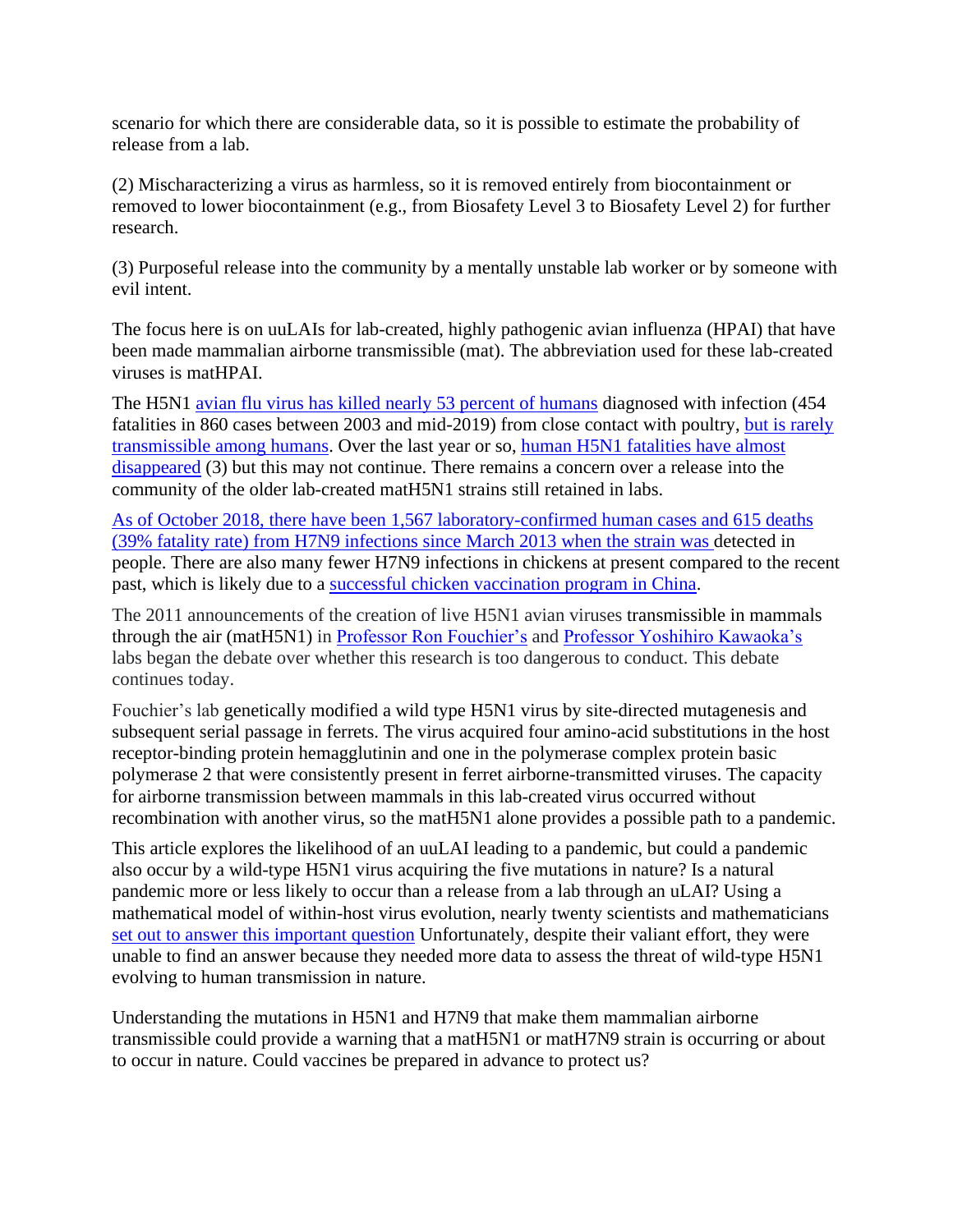[A recent study by Kaiser Permanente](https://www.cidrap.umn.edu/news-perspective/2018/09/study-flu-vaccine-protection-starts-wane-within-weeks) shows that influenza vaccines lose effectiveness during the flu season. The risk of contracting the flu climbs about 16% for every 28 days after vaccination. Two possible reasons for diminishing effectiveness over time are antigenic drift and emergence of virus strains not well matched to the vaccine. The fact that effectiveness diminishes over time in a flu season calls into question making vaccines in advance to protect against matH5N1 and matH7N9 in nature.

### **PROBABILITIES AND OTHER DATA THAT LEAD TO AN INTOLERABLE PANDEMIC RISK**

A detailed, full analysis of the probabilities of a release of matHPAI and of a pandemic was calculated from considerable data in the manuscript ["The risk of lab-created potential pandemic](https://armscontrolcenter.org/wp-content/uploads/2020/03/Quantifying-the-risk-9-17-Supplementary-material-at-end.pdf)  [influenza"](https://armscontrolcenter.org/wp-content/uploads/2020/03/Quantifying-the-risk-9-17-Supplementary-material-at-end.pdf). Here, the relevant probabilities are only stated without comment.

For a matHPAI, the full analysis finds the average probability of a community release from a single facility (with one or many labs) in a single year is  $p_1 = 0.00246$  or 0.246% per facility-year. Combining the likelihood of community release with the estimated not-insignificant probability of 5% to 40% such a virus could seed a pandemic, we have an alarming situation with a real risk to human lives.

Using an intermediate 15% value for the probability of seeding a pandemic, the probability that a single facility in a single year seeds a pandemic is

 $pan_1 = (probability of a release into the community)$  x (probability that the release seeds a pandemic)

 $pan_1 = 0.00246 \times 0.15 = 0.000369$  or 0.0369%

There are [at least fourteen facilities worldwide](https://armscontrolcenter.org/wp-content/uploads/2019/03/Minimum-Estimate-of-Number-of-Labs-Influenza-PPP-Research-Enterprise.pdf) that have created matHPAI, here dubbed the "Research Enterprise."

The probability of at least one community release from a uuLAI for N Research Enterprise facilities in Y years of research in each facility may be calculated as follows.

 $1-p_1$  = the probability of no community releases per facility

 $(1-p_1)^{NY}$  = the probability of no community releases in N facilities in Y years

 $p_{NY} = 1 - (1-p_1)^{NY}$  = the probability of at least one release from N facilities in Y years (1)

From equation (1) with N=14 and Y=5, there is a probability of 0.158 or 15.8% of at least one release into the community from the Research Enterprise in five years. Thus, the probability that the Enterprise seeds a pandemic is

pan (Enterprise) =  $0.158 \times 0.15 = 0.0237$  or  $2.37\%$ ,

a worryingly high percentage. If the released virus is highly transmissible in humans, we have an alarming situation.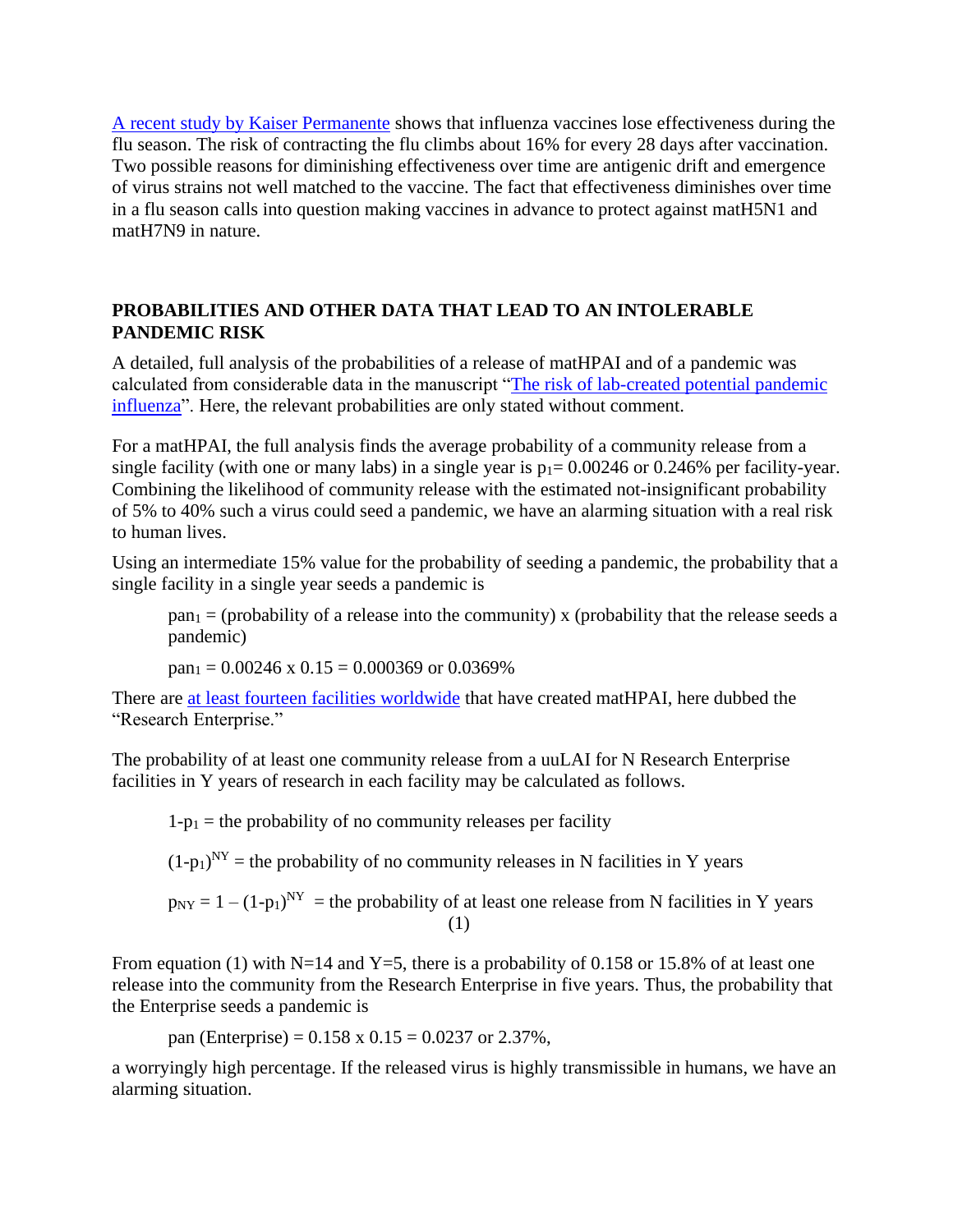## **QUANTIFYING FATALITY RATES FOR HUMAN PANDEMIC INFLUENZA VIRUSES**

TABLE 1 summarizes data from over the last century to calculate the fatality rate for pandemic influenzas.

| Years of<br>Pandemic | Pandemic<br><b>Virus Strain</b> | <b>World Population</b><br>(billions) | <b>Worldwide Fatalities</b><br>(millions) | <b>Case Fatality Rate</b><br>(percent) |
|----------------------|---------------------------------|---------------------------------------|-------------------------------------------|----------------------------------------|
| 1918-1919            | <b>H1N1</b>                     | 1.6                                   | 50                                        | 3.1%                                   |
| 1957-1958            | <b>H2N2</b>                     | 2.87                                  | 1.1                                       | 0.04%                                  |
| 1968                 | <b>H3N2</b>                     | 3.56                                  | 1.0                                       | 0.03%                                  |
| 2009-2010            | <b>H1N1</b>                     | 6.9                                   | 0.16                                      | 0.0024%                                |

**TABLE 1**. Summary data for pandemics over the last century. Case fatality rate equals (world-wide fatalities)/(world population). [General reference for all data](https://www.cdc.gov/flu/pandemic-resources/basics/past-pandemics.html?web=1&wdLOR=c6E2D67C3-968A-435F-88F2-A7CC51C0EF49) except for the 2009-2010 pandemic. [Worldwide fatalities for the 2009-2010 pandemic.](https://www.cidrap.umn.edu/news-perspective/2013/11/study-estimates-2009-pandemic-deaths-203000)

The 2009-2010 pandemic was particularly mild, approximately the same as seasonal influenza. The 1918 pandemic flu was particularly deadly, with a 2.5% to over 3% fatality rate.

#### **LIKELIHOOD-WEIGHTED CONSEQUENCES AND FATALITY BURDEN FOR MatHPAI**

Likelihood-weighted consequences (LWC) is defined as the product of the probability of the consequences times the consequences:

 $LWC = [probability of the consequences] x [consequences].$ 

LWC analysis is a standard method for assessing risk and should be at the center of the potential pandemic influenza research debate.

(2)

Here, only fatalities will be considered as consequences. To indicate this change, we replace LWC with fatality burden, FB.

 $FB = [(probability of a release) x (probability release leads to a pandemic)] x [number of$ fatalities] (3)

As a first example, assume that the fatality rate is 2.5%, the often-quoted rate for the 1918 pandemic flu. Then, the number of fatalities, F, is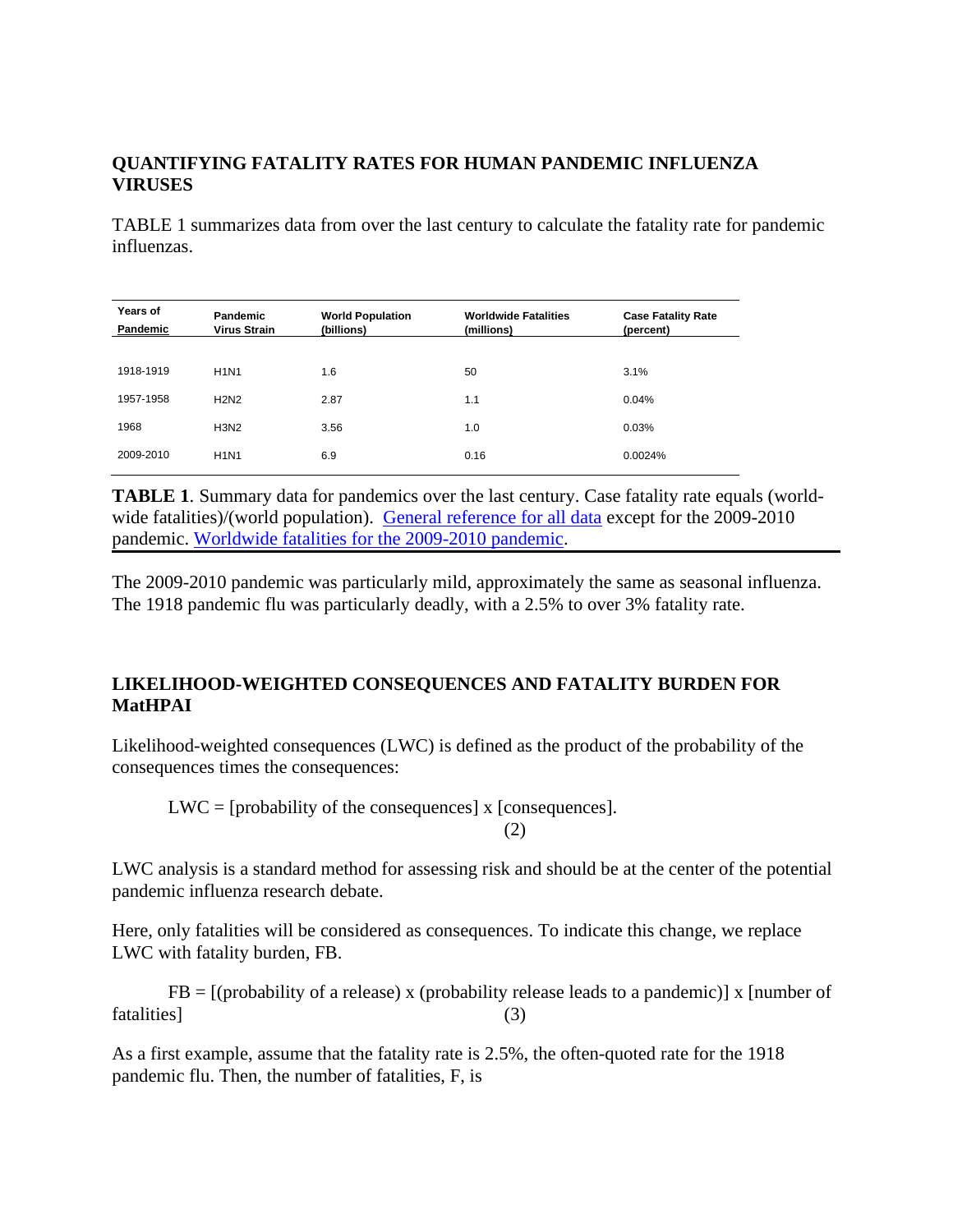$F =$  (world population) x (fraction of population infected) x (fatality rate)

$$
F = 7.7x10^9
$$
 x 0.15 x 0.025 = 28.9 million

where it is assumed that a typical influenza epidemic infects about 15% of the world's population. (Note that the human fatality rate could be as high as 53%, the rate for the highly pathogenic H5N1 avian strain used in creating matH5N1.)

Each facility in the Research Enterprise must bear the burden of its contribution to potential fatalities. For a single facility in a single year where  $p_1 = 0.00246$ 

$$
FB = [0.00246) \times (0.15)] \times [28.9 \times 10^6] = 10,664
$$

where the probability of starting a pandemic is estimated to be 15%.

From this illustrative calculation, each year that a single facility conducts research, it carries with it the burden of 10,664 fatalities. Fouchier suggests that his enhanced BSL3 lab (BSL3+) is at least ten-fold safer than typical BSL3 labs from which most release data here were obtained. A 10-fold safer lab would yield a fatality burden of 1,066 fatalities.

Fouchier points to several mechanical safety features that led him to the at least10-fold-safer conclusion. Among the features are work on influenza virus transmission is carried out in class 3 isolators or class 3 biosafety cabinets, which are airtight boxes with negative pressure to ensure inward flow in case of leakage. Air-tight gloves fitted to the front of these cabinets are used for manipulations inside the cabinet. Air released from the class 3 units is filtered by high efficiency particulate air (HEPA) filters and then leaves directly via the facility ventilation system, again via HEPA filters. In most BSL3 labs, work is performed in open-front class 2 biosafety cabinets with directional airflow to protect the environment from release of pathogens and laboratory workers from exposure. In these labs, workers could be directly exposed to pathogens if there is an accident inside the cabinet.

But mechanical safety misses the observation that [human error is the chief cause of potential](https://thebulletin.org/2019/02/human-error-in-high-biocontainment-labs-a-likely-pandemic-threat/)  [exposures](https://thebulletin.org/2019/02/human-error-in-high-biocontainment-labs-a-likely-pandemic-threat/) of lab workers to pathogens. According to my research, statistical data from two sources show that human error was the cause of 67 percent and 79.3 percent of incidents leading to potential exposures in BSL3 labs. These percentages come from an analysis of years of incident data from the Federal Select Agent Program and the National Institutes of Health. As an example of the magnitude of human error, the data from the FSAP/CDC data in presented in TABLE 2.

=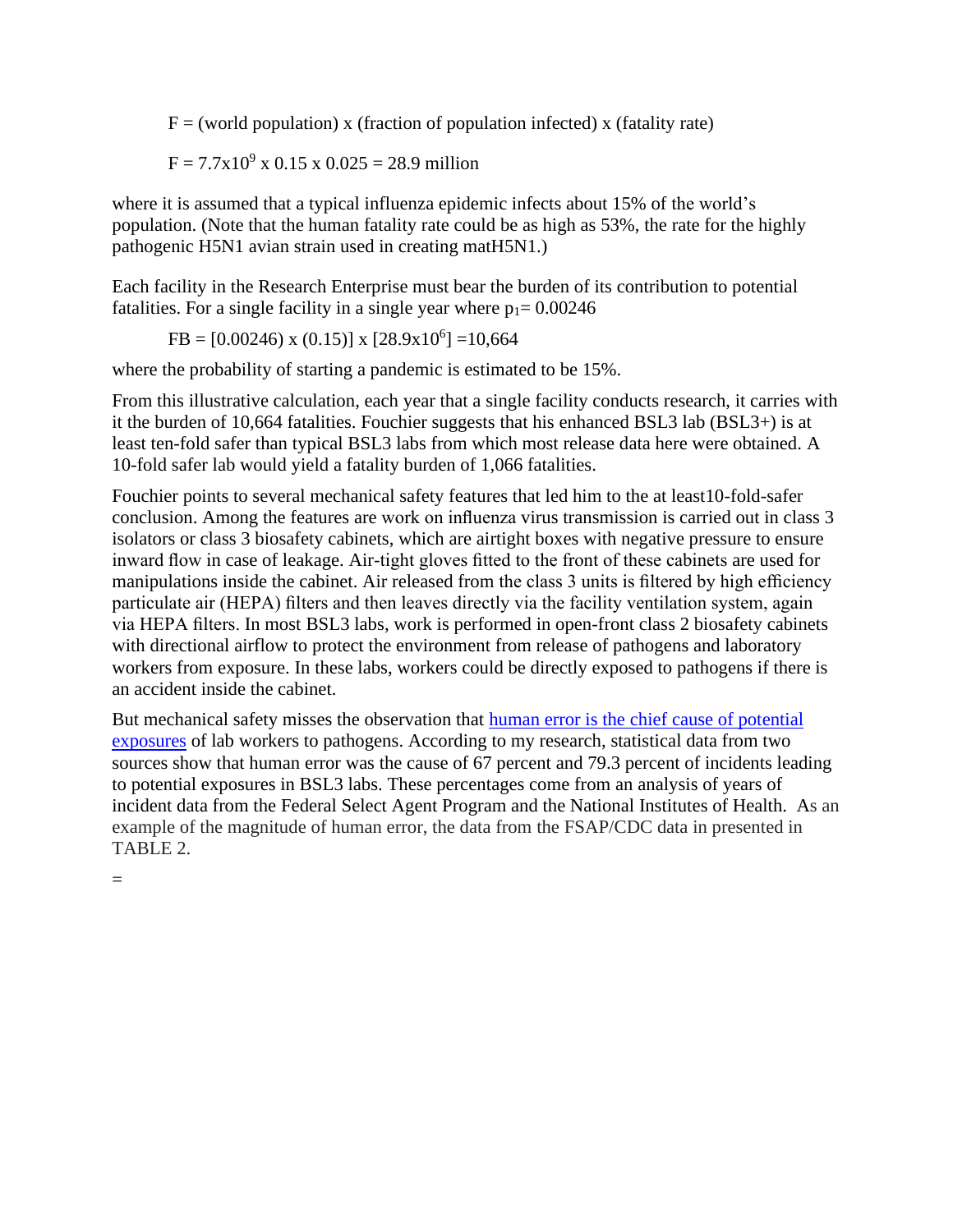|      |                                    |     |                |                |                         | No. In Each    |      |                 |                        |      |
|------|------------------------------------|-----|----------------|----------------|-------------------------|----------------|------|-----------------|------------------------|------|
|      | <b>CDC Registered Laboratories</b> |     |                |                | <b>Release Category</b> |                |      |                 |                        |      |
| Year | No. Reported Releases              |     | $\overline{1}$ | $\overline{2}$ | $\overline{3}$          | $\overline{4}$ | 5    | $\underline{6}$ | Z                      |      |
|      |                                    |     |                |                |                         |                |      |                 |                        |      |
| 2009 |                                    | 94  |                | 2              | 9                       | 12             | 4    | 11              | 34                     | 22   |
| 2010 |                                    | 97  |                | 3              | 6                       | 18             | 5    | 4               | 11                     | 50   |
| 2011 |                                    | 118 |                | 8              | 13                      | 17             | 16   | 12              | 33                     | 19   |
| 2012 |                                    | 108 |                | 8              | 3                       | 14             | 16   | 11              | 37                     | 19   |
| 2013 |                                    | 105 |                | 4              | 10                      | 11             | 17   | 2               | 31                     | 30   |
| 2014 |                                    | 76  |                | 7              | 3                       | 14             | 14   | 6               | <b>NR</b>              | 32   |
| 2015 |                                    | 90  |                | 4              | <u>13</u>               | 11             | 26   | 7               | $\overline{\text{NR}}$ | 29   |
|      | Total (all years):                 |     | 688            | 36             | 57                      | 97             | 98   | 53              | 146                    | 201  |
|      | Average (per year):                |     | 98.3           | 5.1            | 8.1                     | 13.9           | 14.0 | 7.6             | 20.9                   | 28.7 |

**TABLE 2**. Release data from registered laboratories from the FSAP/CDC reports to Congress for the years 2009 through 2015. The red-highlighted categories are releases caused by human error. NR means numbers not reported. Registered laboratories are those registered in the Federal Select Agent Program (FSAP/CDC). Exempted laboratories are not required to register; they include diagnostic and clinical labs. The number of releases in exempted laboratories rival those for registered laboratories, because in exempted laboratories "agents are routinely manipulated outside of a BSC or other equipment designed to protect exposures to infectious aerosols."

In Table 3, the activities that lead to error are listed and highlighted in red. The actual amount of human error could be greater, as category 4 may be mostly human error.

| 1. Bite/scratch from infected animal                                                                                   |  |  |  |  |  |  |  |
|------------------------------------------------------------------------------------------------------------------------|--|--|--|--|--|--|--|
| 2. Incidents involving equipment or mechanical failures                                                                |  |  |  |  |  |  |  |
| 3. Needle stick or other through the skin exposures with other potentially contaminated sharp objects                  |  |  |  |  |  |  |  |
| 4. Failure or problem with personal protective equipment [from Gryphon report most are human error]                    |  |  |  |  |  |  |  |
| 5. Potential exposures resulting from non-adherence to safety procedures; deviations from laboratory standard operatin |  |  |  |  |  |  |  |
| 6. Spills of select agents inside of biocontaiment laboratories                                                        |  |  |  |  |  |  |  |
| 7. Research labs: Agents manipulated outside of a BSC or other equipment designed to protect exposures to infectious a |  |  |  |  |  |  |  |
|                                                                                                                        |  |  |  |  |  |  |  |

**TABLE 3.** Release categories in the 2009 through 2015 CDC reports. The red-highlighted categories are releases caused by human error, not equipment or mechanical failures

It should be noted that the CDC/FSAP/ data are mainly for BSL3 labs and bacterial pathogens, where there may not be as much care to biosafety, since almost all these pathogens are less deadly and less transmissible than matHPAI. The counter argument to this statement is that  $73\%$ [or more of lab incidents/accidents are from human error](https://thebulletin.org/2019/02/human-error-in-high-biocontainment-labs-a-likely-pandemic-threat/) not from mechanical or equipment failure. Human error should not vary much between BSL3, BSL3+, and BSL4 laboratories.

This large percentage of human error is confirmed by an analysis of results of 185 incidents reported to NIH over the years 1995 through 2010. The spreadsheets summarizing the NIH data are available to qualified researchers from the author.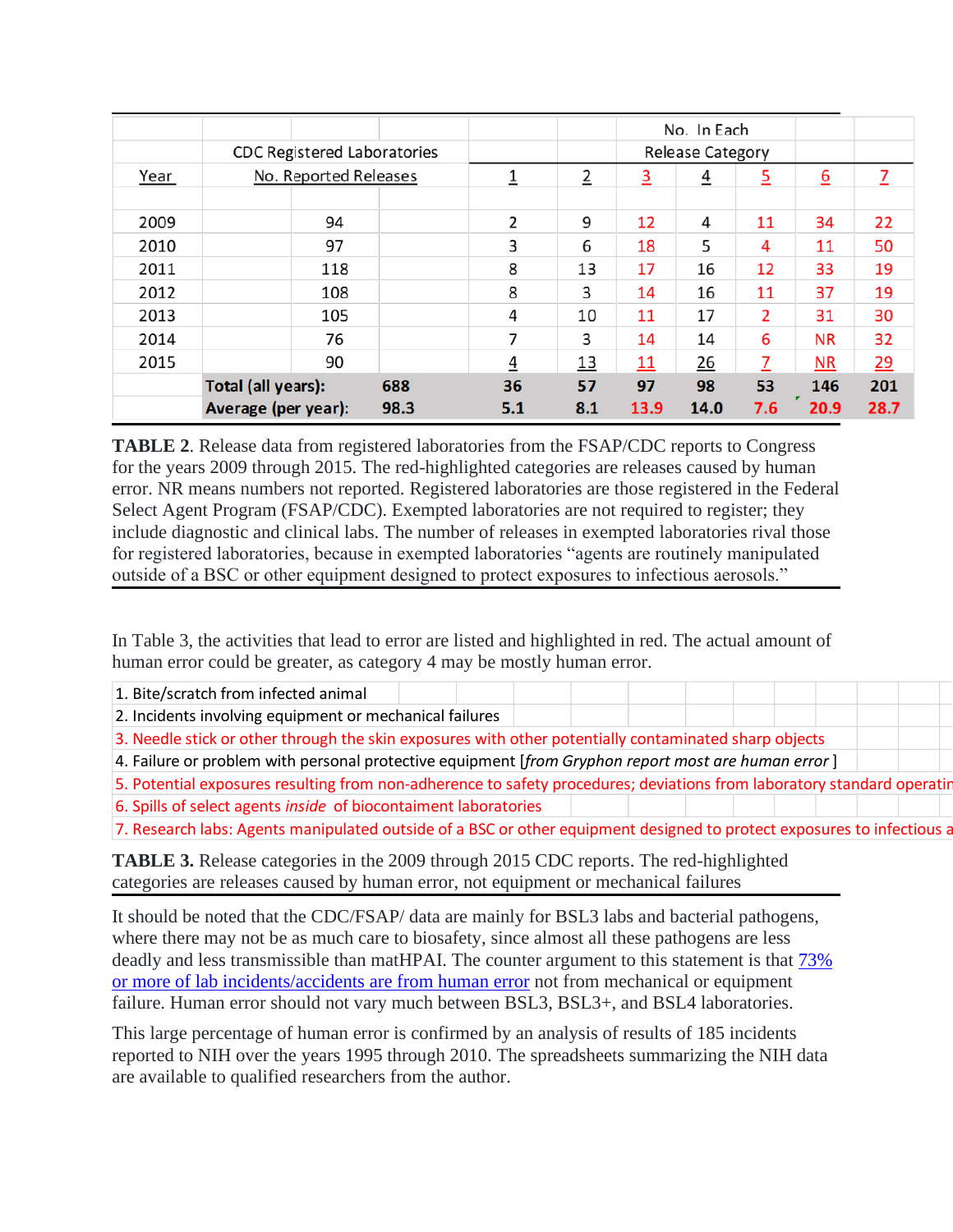What if the released virus is no more deadly than a typical seasonal influenza virus? Using F=290,000 fatalities for seasonal influenza, the fatality burden for a single Enterprise facility in a single year is

 $FB = [0.00246 \times 0.15] \times 290,000 = 107$  fatalities

The Fatality Burden calculations for various situations are summarized in Table 4

|                                           | <b>Fatalities</b>   |            | Likelihood<br>Weighted<br><b>Fatality Burden</b> |  |
|-------------------------------------------|---------------------|------------|--------------------------------------------------|--|
| Data Source                               | (F,<br>worldwide)   | Likelihood | (FB)                                             |  |
|                                           |                     |            |                                                  |  |
| 1918 Pandemic Flu<br>(2.5% fatality rate) | 28.9 million        | 100%       | 10,664                                           |  |
| <b>Typical seasonal</b>                   |                     |            |                                                  |  |
| influenza virus                           | 290,000<br>thousand | 0.037%     | 107                                              |  |
| <b>Typical seasonal</b>                   |                     |            |                                                  |  |
| influenza virus<br>(Fouchier 10x safer    | 290,000             |            |                                                  |  |
| lab)                                      | thousand            | 0.0037%    | 10.7                                             |  |

**TABLE 4.** Summary of fatality burden calculations. The 1918 pandemic flu is listed with a likelihood of 100% since it has already occurred; however, the actual likelihood is calculated as follows:. For a single facility in a single year where  $p_1 = 0.00246$ , FB = [0.00246) x (0.15)] x  $[28.9x10<sup>6</sup>] = 10,664$  where the probability of starting a pandemic is estimated to be 15%.

No one can be sure how virulent or airborne transmissible in humans these potential pandemic viruses would be if released into the community. In the best-case scenario, they would soon die out with little to no sickness and no fatalities; however, just the possibility of a pandemic dictates that we must proceed with the utmost caution. Put another way; the Precautionary Principle should apply.

Every one of these fatality burdens is unacceptable. If the right to unfettered experimentation costs lives, that is a high price to pay. In some nations, scientists who do this research may not be subject to proactive oversight and regulation, increasing the risk. Even in the U.S., it is unclear if the recently instituted review process is sufficient. [The U.S. review](https://thebulletin.org/2018/02/new-pathogen-research-rules-gain-of-function-loss-of-clarity/) applies only to NIH-funded experiments and is certainly not transparent.

#### **DISCUSSION & CONCLUSION**

Should we be willing to risk a 2.37% likelihood of a pandemic from for five years of research in the Research Enterprise? Other than alerting us that these avian viruses can be made mammalian airborne transmissible, a useful fact to know, matHPAI lab creation may yield little practical results in the author's opinion.

Likelihood-weighted consequences, here expressed as fatality burden, is the best way to think about pandemic risk. To help put fatality burden in perspective, no Institutional Review Board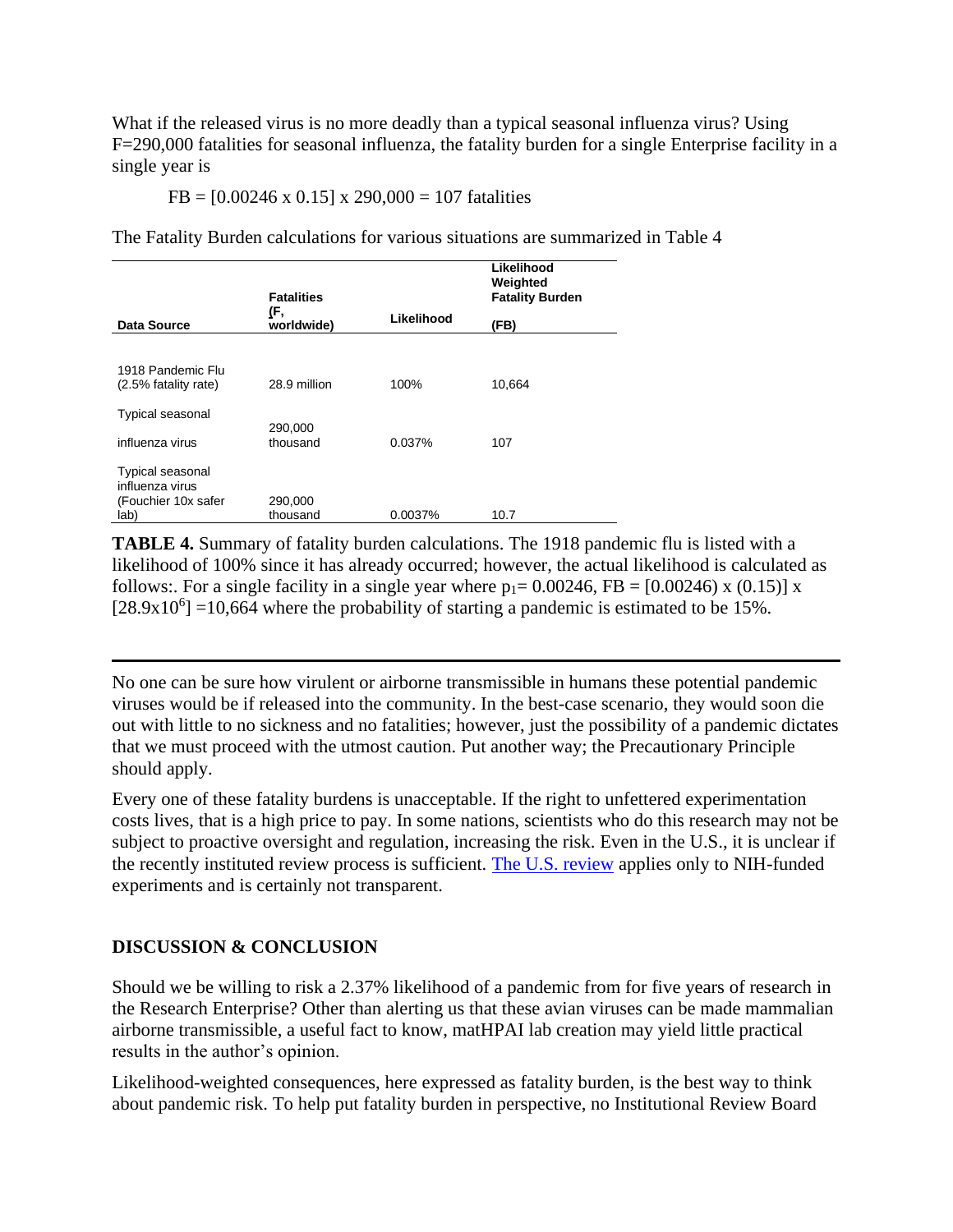(IRB) tasked with assessing human-subject research would approve a research project with a potential for perhaps ten fatalities to thousands of fatalities. Maybe an IRB could approve the research if it could be assured with almost absolute certainty that there will never be a release into the community or that the released virus would neither be airborne-transmissible, virulent, nor fatal. The key phrase is "almost absolute certainty," which would be nearly impossible to promise.

Each facility in the Research Enterprise must bear the consequences of its contribution to potential fatalities from a pandemic sparked by a release into the community. Based on a fatality rate of 2.5% for the 1918 influenza pandemic, the fatality burden for a single Enterprise facility for each year it conducts research is 10,664 fatalities. Even if the fatality rate is as low as typical seasonal influenza, the fatality burden per facility per year is 107 fatalities. And even if BSL3+ labs are at least 10-fold safer than typical BSL3 labs as Fouchier suggests, the yearly fatality burden is 10.7.

Institutional Biosafety Committees and Institutional Review Boards decide whether a research project presents a risk to experimental subjects. All too often, Board members, who rank below faculty, are often bullied into approving a faculty project. This author has witnessed the bullying. In one case in Kawaoka's lab at the University of Wisconsin, one Board member took on the role of defending Kawaoka in the literature. She was often wrong on facts. Related here are comments from Simon Wain Hobson, the head of Molecular Retrovirology, L'Institut Pasteur. He made the same observation.

"These IBCs and IRBs are full of yes committee types. What we have seen from Madison [Wisconsin] leaves a great deal to be desired. The lying, for it is not spin, is very sad and makes you realize that \$ and peer pressure are very much in place."

It is neccessay to document the short comings of Institutional Review Boards. Likelihoodweighted consequences is perhaps the best vehicle for doing so. As to the risk of lab-created potential pandemic pathogens, the Precautionary Principle should apply.

## **REFERENCES**

(1) World Health Organization. (2019). Cumulative number of confirmed human cases for avian influenza A(H5N1) reported to WHO, 2003-2019.

[https://www.who.int/influenza/human\\_animal\\_interface/2019\\_04\\_09\\_tableH5N1.pdf?ua=1](https://www.who.int/influenza/human_animal_interface/2019_04_09_tableH5N1.pdf?ua=1) (Accessed April 5, 2020)

(2) Centers for Disease Control and Prevention, National Center for Immunization and Respiratory Diseases (NCIRD). (2017). Avian Influenza A Virus Infections in Humans. <https://www.cdc.gov/flu/avianflu/avian-in-humans.htm> (Accessed March 15 , 2020)

(3) Branswell, H. What happened to bird flu? How a major threat to human health faded from view. (2019) *Stat News* . [https://www.statnews.com/2019/02/13/bird-flu-mutations](https://www.statnews.com/2019/02/13/bird-flu-mutations-outlook/?utm_source=STAT+Newsletters&utm_campaign=6c7a2ed2ab-MR_COPY_08&utm_medium=email&utm_term=0_8cab1d7961-6c7a2ed2ab-149590313)[outlook/?utm\\_source=STAT+Newsletters&utm\\_campaign=6c7a2ed2ab-](https://www.statnews.com/2019/02/13/bird-flu-mutations-outlook/?utm_source=STAT+Newsletters&utm_campaign=6c7a2ed2ab-MR_COPY_08&utm_medium=email&utm_term=0_8cab1d7961-6c7a2ed2ab-149590313)[MR\\_COPY\\_08&utm\\_medium=email&utm\\_term=0\\_8cab1d7961-6c7a2ed2ab-149590313](https://www.statnews.com/2019/02/13/bird-flu-mutations-outlook/?utm_source=STAT+Newsletters&utm_campaign=6c7a2ed2ab-MR_COPY_08&utm_medium=email&utm_term=0_8cab1d7961-6c7a2ed2ab-149590313) (Accessed April 19, 2020)

(4) Healio Infectious Disease News.(2019) Human cases of H7N9 plummet in China after 'aggressive' vaccination of poultry. [https://www.healio.com/infectious-](https://www.healio.com/infectious-disease/influenza/news/print/infectious-disease-news/%7B662fd76d-fa55-4345-9064-78f162be5e85%7D/human-cases-of-h7n9-plummet-in-china-after-aggressive-vaccination-of-poultry)